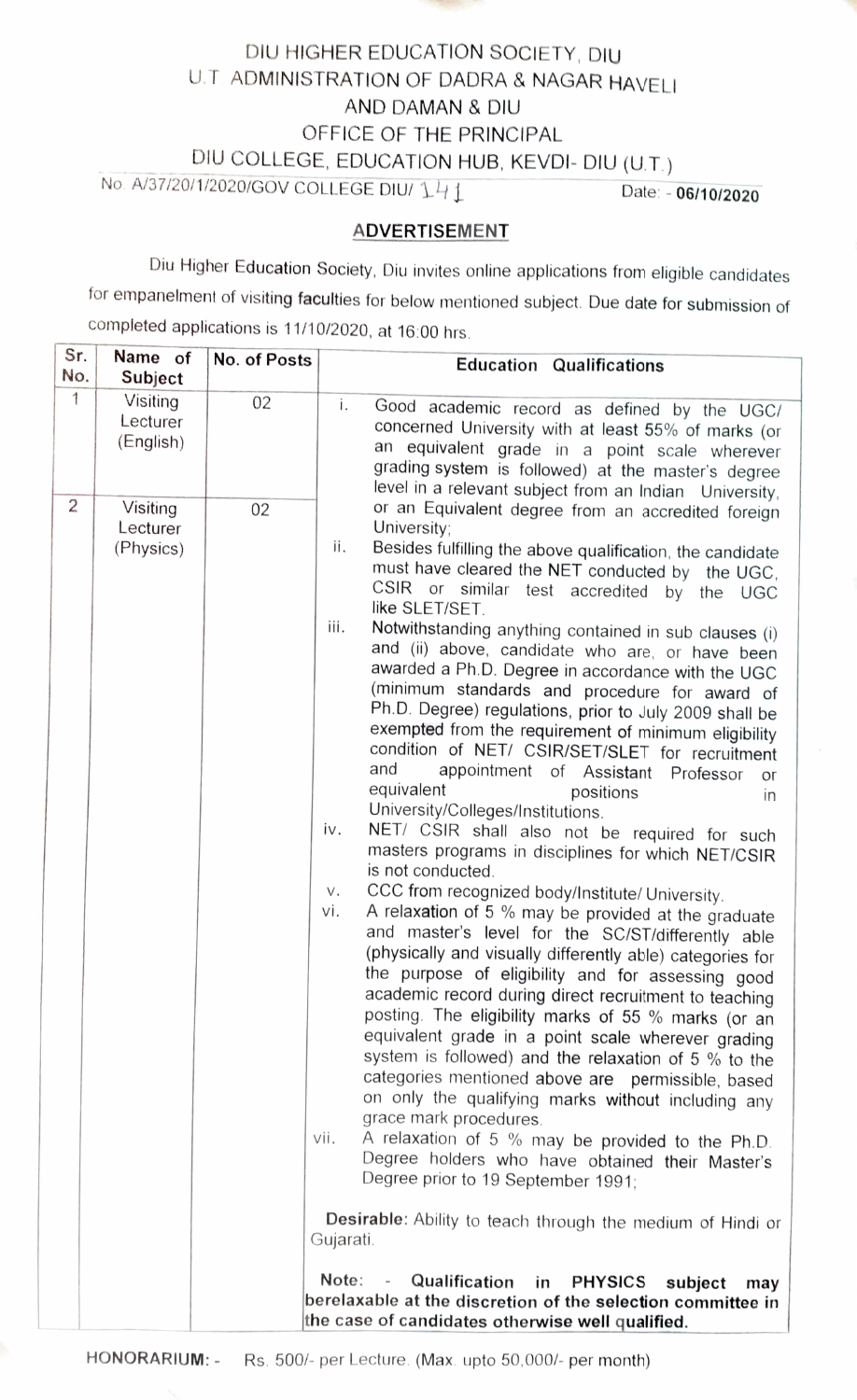## GENERAL CONDITIONS:

- 1. The candidates should email their applications in prescribed format along with original scanned copies of requisite documents and certificates before 11/10/2020 upto 04:00 P.M (Email id:diucollege@gmail.com)
- 2. Incomplete applications/applications without necessary documents will summarily be rejected.
- 3. No correspondence will be entertained as regards incomplete and time barred applications. Canvassing in any form will lead to disqualification.
- 4. Any addendum/dedendum/corrigendum shall be posted on the website only.
- 5. Shortlisted & eligible candidates will be contacted for further rounds of selection through email.
- 6. The interview will be conducted in online format only.
- 7. The above empanelment are purely temporary and visiting bases.
- 8. The selected candidate will not have any rights to claim for permanent post in future.
- 9. The selected candidate will be called only as per requirements of the institute.



Principal, Diu College & Member Secretary, EC, DHES, Diu

Copy to:

- 1. NIC, Diu/Daman to upload on the website.
- 2. Department of Technical & Higher Education, DNH & DD.
- 3. The Registrar, Saurashtra University, Rajkot.
- 4. Office guard file.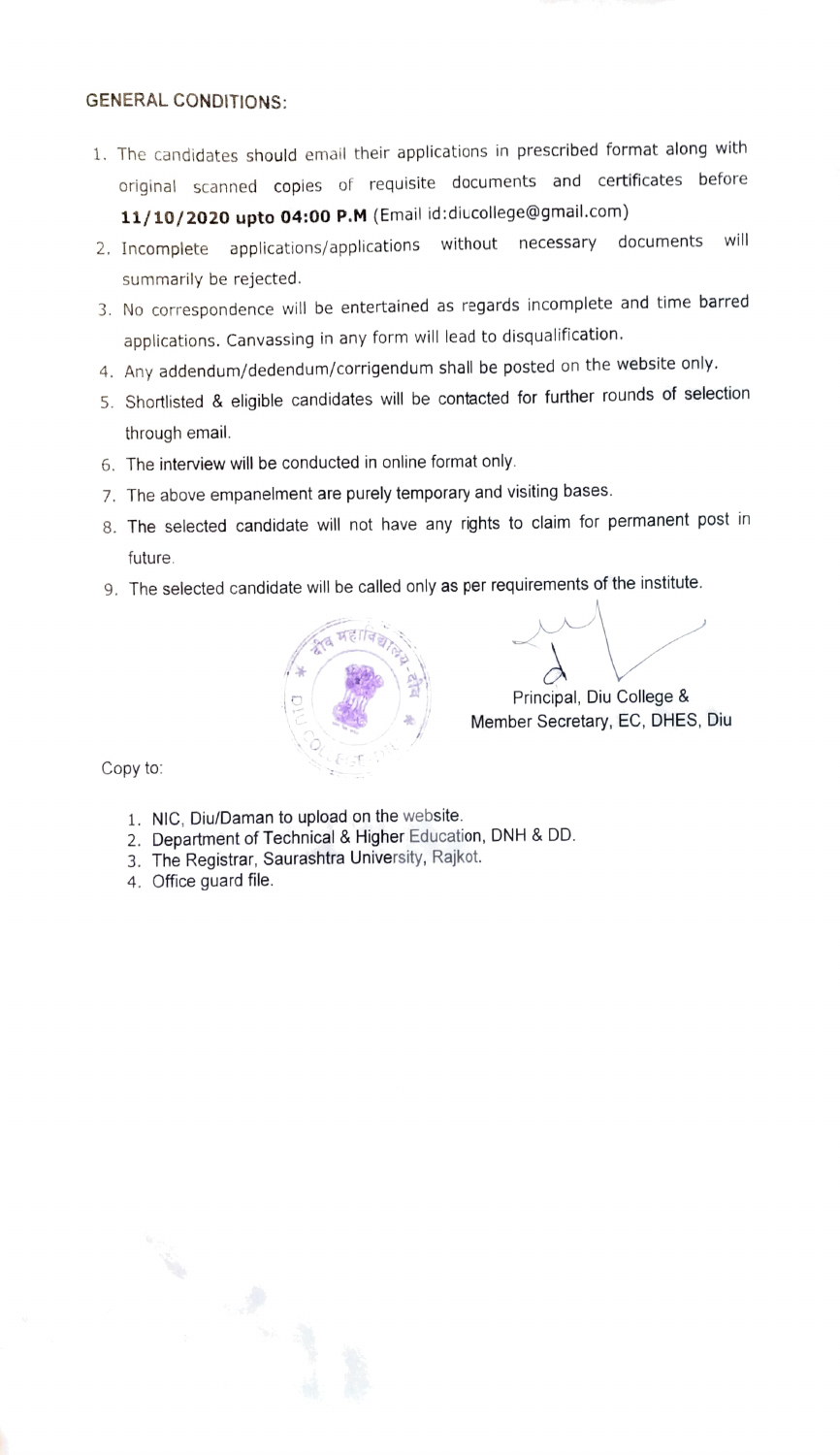## **DIU COLLEGE, DIU**

*Diu Higher Education Society, Diu* 

**APPLICATION FORM FOR VISITING FACULTY FOR THE SUBJECT OF\_\_\_\_\_\_\_\_\_\_\_\_\_\_\_\_\_\_\_\_\_** 

| 1. Full Name: 2008. 2009. 2009. 2010. 2010. 2010. 2010. 2010. 2010. 2010. 2010. 2010. 2010. 2010. 2010. 2010. 2010. 2010. 2010. 2010. 2010. 2010. 2010. 2010. 2010. 2010. 2010. 2010. 2010. 2010. 2010. 2010. 2010. 2010. 2010 |  |  |  |  |
|--------------------------------------------------------------------------------------------------------------------------------------------------------------------------------------------------------------------------------|--|--|--|--|
|                                                                                                                                                                                                                                |  |  |  |  |
| 3. Date of Birth: $\frac{1}{2}$ / $\frac{1}{2}$                                                                                                                                                                                |  |  |  |  |
|                                                                                                                                                                                                                                |  |  |  |  |
|                                                                                                                                                                                                                                |  |  |  |  |
|                                                                                                                                                                                                                                |  |  |  |  |
|                                                                                                                                                                                                                                |  |  |  |  |
|                                                                                                                                                                                                                                |  |  |  |  |
| 7. Email: 2008. 2009. 2009. 2010. 2010. 2010. 2010. 2010. 2010. 2010. 2010. 2010. 2010. 2010. 2010. 2010. 2010                                                                                                                 |  |  |  |  |
|                                                                                                                                                                                                                                |  |  |  |  |
|                                                                                                                                                                                                                                |  |  |  |  |
|                                                                                                                                                                                                                                |  |  |  |  |
| 11. If selected, how soon you can join the organization: _________ Days                                                                                                                                                        |  |  |  |  |

12. Education Qualifications:

| Sr.No | Examination/ | Subject(s) | University/  | Percentage/ | Year |
|-------|--------------|------------|--------------|-------------|------|
|       | Degree       |            | <b>Board</b> | Grade       |      |
|       | <b>SSC</b>   |            |              |             |      |
| 2.    | <b>HSC</b>   |            |              |             |      |
| 3.    | BA/BCOM/BSC. |            |              |             |      |
|       | MA/MCOM/MSC  |            |              |             |      |